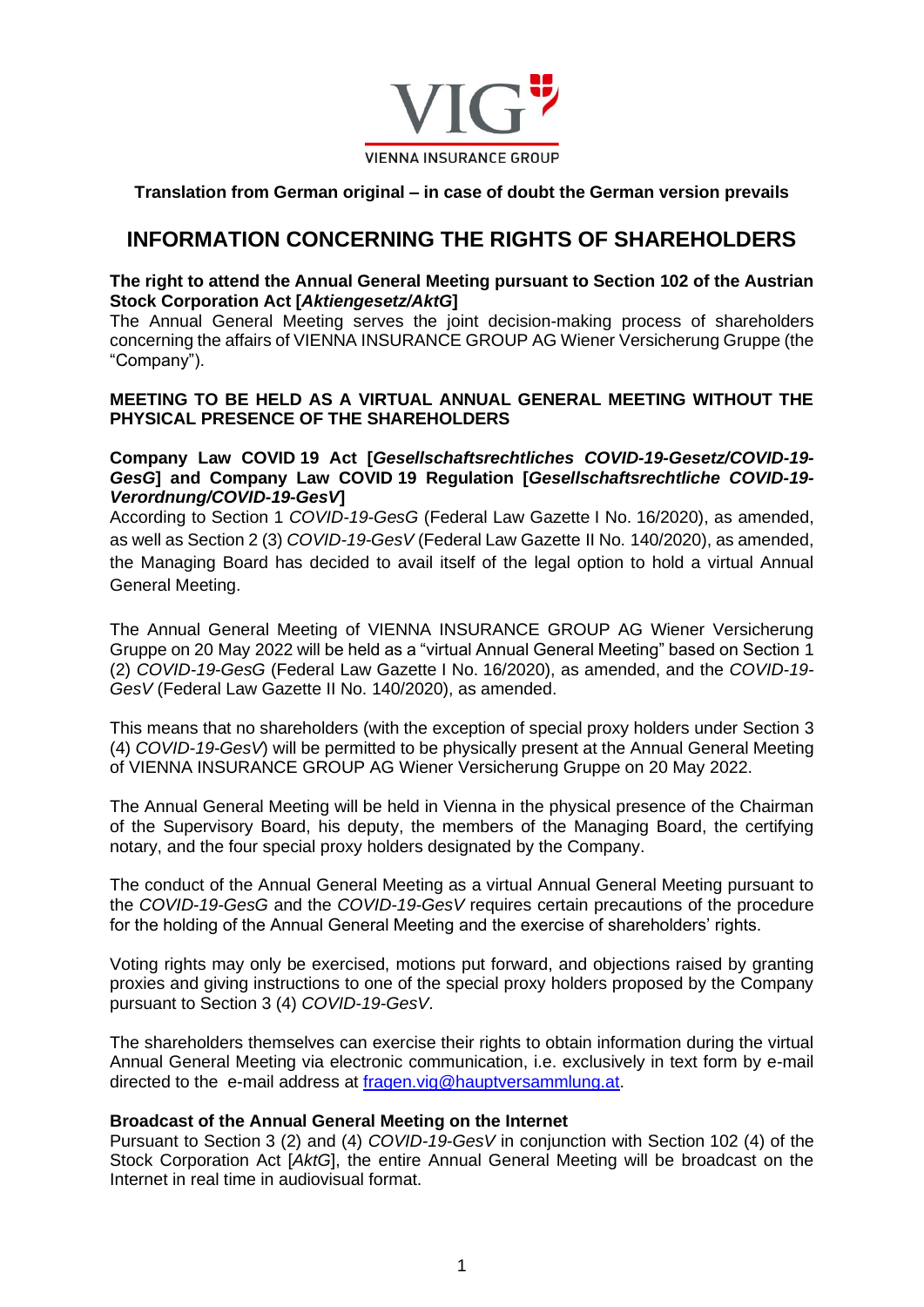All Company shareholders will be able to follow the virtual Annual General Meeting on the Internet from 11:00 a.m. (CEST) on **20 May 2022**, at [www.vig.com/annual-general-meeting](http://www.vig.com/annual-general-meeting) using appropriate electronic devices. No registration or log-in is required to observe the Annual General Meeting.

The broadcast of the Annual General Meeting on the Internet will enable all shareholders to follow the Annual General Meeting in real time via a one-way audiovisual connection and to watch the Managing Board's presentation and the subsequent question and answer session.

Please note that this live broadcast as a virtual Annual General Meeting does not permit remote participation (Section 102 (3) no. 2 *AktG*) or remote voting (Section 102 (3) no. 3 *AktG* and Section 126 *AktG*) and, as a result, the Internet broadcast is not a two-way connection.

It should also be noted that the Company is only responsible for the use of technical communication devices to the extent that they are within the Company's sphere of influence (Section 2 (6) *COVID-19-GesV*).

Moreover, please see the information on the organisational and technical requirements for participation pursuant to Section 3 (3) in conjunction with Section 2 (4) *COVID-19-GesV* ("**information on participation**") as well as the convocation, as published on the Company's website at [www.vig.com/annual-general-meeting.](http://www.vig.com/annual-general-meeting) This year we ask that the shareholders pay particular attention to the **information on participation document**, which also describes the procedure for the Annual General Meeting.

Notwithstanding the above, the Managing Board of the Company reserves the right to cancel the Annual General Meeting, even on short notice, should the Managing Board believe that it cannot be guaranteed that the Annual General Meeting can be reliably conducted as a virtual Annual General Meeting (e.g. for organisational or technical reasons).

## **RECORD DATE AND RIGHT TO ATTEND THE ANNUAL GENERAL MEETING PURSUANT TO SECTION 111** *AKTG*

# **Bearer shares kept in custody**

The right to attend the virtual Annual General Meeting and to exercise voting rights and other shareholder rights which are to be asserted in connection with the virtual Annual General Meeting subject to the *COVID-19-GesG* and the *COVID-19-GesV* are subject to the ownership of shares as at **10 May 2022**, **midnight (CEST) (record date)**.

Only persons who are shareholders as at the record date and can provide proof thereof to the Company are entitled to attend the virtual Annual General Meeting subject to the *COVID-19- GesG* and the *COVID-19-GesV* and exercise shareholders' rights.

In the case of bearer shares kept in custody, a **deposit receipt** as defined under Section 10a *AktG*, which must be received by the Company no later than **17 May 2022, midnight (CEST)**, shall suffice as proof of share ownership as at the record date. Deposit receipts must be delivered exclusively to any one of the following addresses:

- By post or courier:

| VIENNA INSURANCE GROUP AG Wiener Versicherung Gruppe |  |
|------------------------------------------------------|--|
| Department VD100, Attn. Mr Philipp Bardas            |  |
| Schottenring 30, 1010 Vienna                         |  |

- $-$  By fax:  $+43$  (0)1 89 00 500-60
- By e-mail: [anmeldung.vig@hauptversammlung.at](mailto:anmeldung.vig@hauptversammlung.at) (as a scanned attachment TIF, PDF, etc.)
- By SWIFT: GIBAATWGGMS Message type MT598 or MT599; always state ISIN AT0000908504 in the text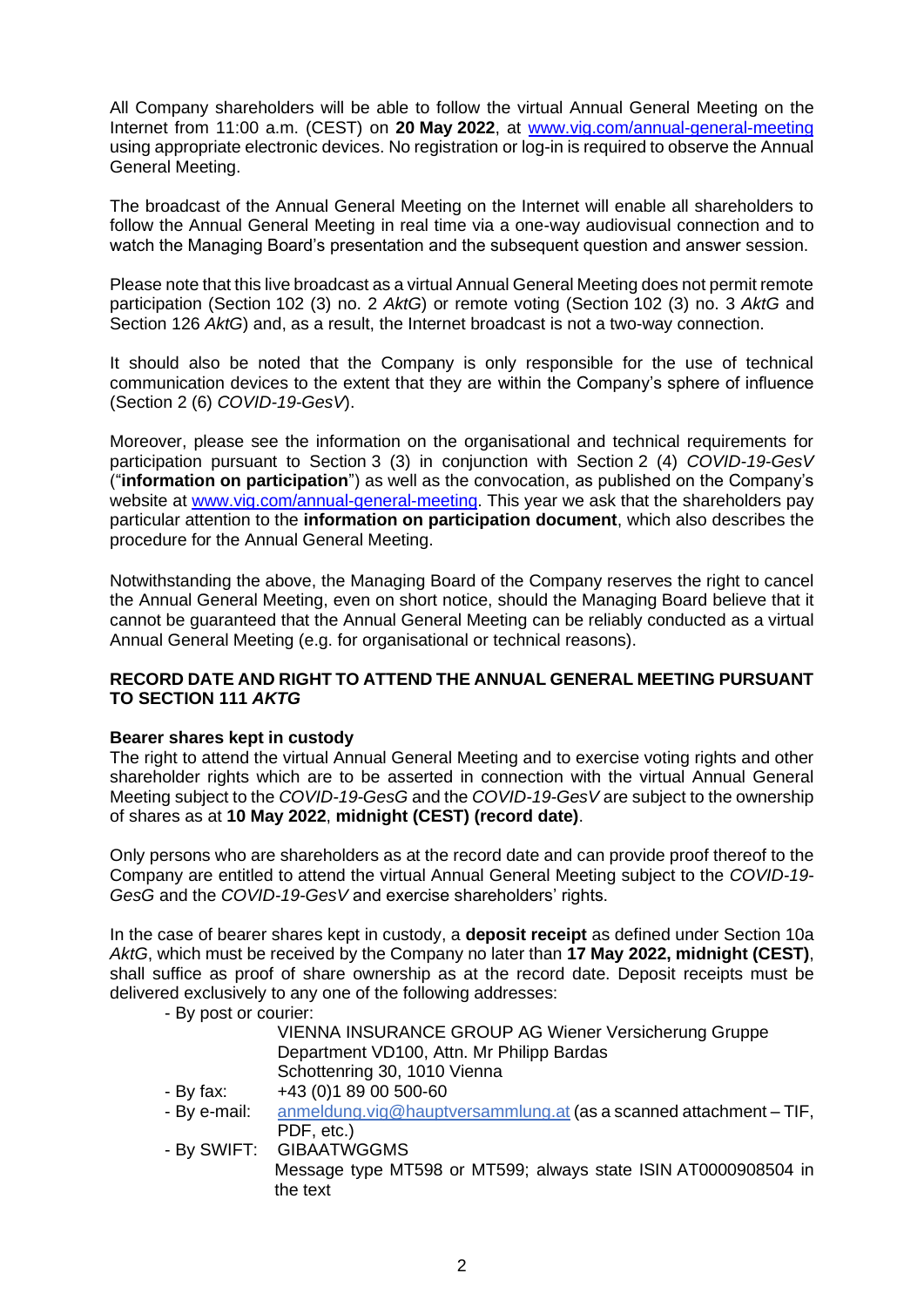A **special proxy may not be deemed effectively authorised without a deposit receipt**  received by the Company by the deadline. Please see the following provisions of this Information concerning the rights of shareholders and the information on participation document with respect to the authorisation of a special proxy holder and the procedure to be followed.

Shareholders are requested to ask the bank maintaining their securities account to issue and transmit the deposit receipt.

The record date does not affect the shareholders' right to sell their shares and is of no relevance for their dividend entitlement.

## **Deposit receipt as defined under Section 10a** *AktG*

The deposit receipt must be issued by the bank maintaining the securities account, whose registered office shall be in a Member State of the European Economic Area or a full Member State of the OECD, and shall contain the following information:

- Information on the issuer: (corporate) name and address or a standard code used for transactions between banks (SWIFT code),
- Information on the shareholder: (corporate) name, address, date of birth in the case of natural persons, register and register number in the case of legal entities, as applicable,
- Information on the shares: number of shares held by the shareholder (ISIN AT0000908504),
- Securities account number or any other identification,
- Date or time period to which the deposit receipt refers.

The deposit receipt must make reference to the record date, i.e. 10 May 2022, midnight (CEST).

If the deposit receipt is intended as proof of shareholder status, it may be no older than seven days from the date of presentation to the Company.

For the purposes of the final sentence of Section 10a (1) *AktG*, the Company will also accept deposit receipts that were issued by legal entities which are authorised pursuant to Czech law to keep securities accounts with regard to those shares.

Deposit receipts must be in German or English. The shares will not be blocked as a consequence of a shareholder's registration for the Annual General Meeting and/or the presentation of a deposit receipt; thus, shareholders may continue to freely dispose of their shares even after registration and/or transmission of a deposit receipt.

#### **Additions to the agenda requested by shareholders pursuant to Section 109** *AktG*

Shareholders whose shares collectively account for **5% of the share capital** and who **have held those shares for at least three months prior to the motion** may request in writing that additional items be included in the agenda of this Annual General Meeting on 20 May 2022 and request that they be published, provided that the request is received in writing by VIENNA INSURANCE GROUP AG Wiener Versicherung Gruppe **by 29 April 2022 at the latest**. Such requests must be delivered to the following address:

VIENNA INSURANCE GROUP AG Wiener Versicherung Gruppe Department VD100, Attn. Mr Philipp Bardas Schottenring 30, 1010 Vienna

A **proposal for a resolution including a statement of the reasons for the same** must be enclosed with every item so requested for inclusion in the agenda.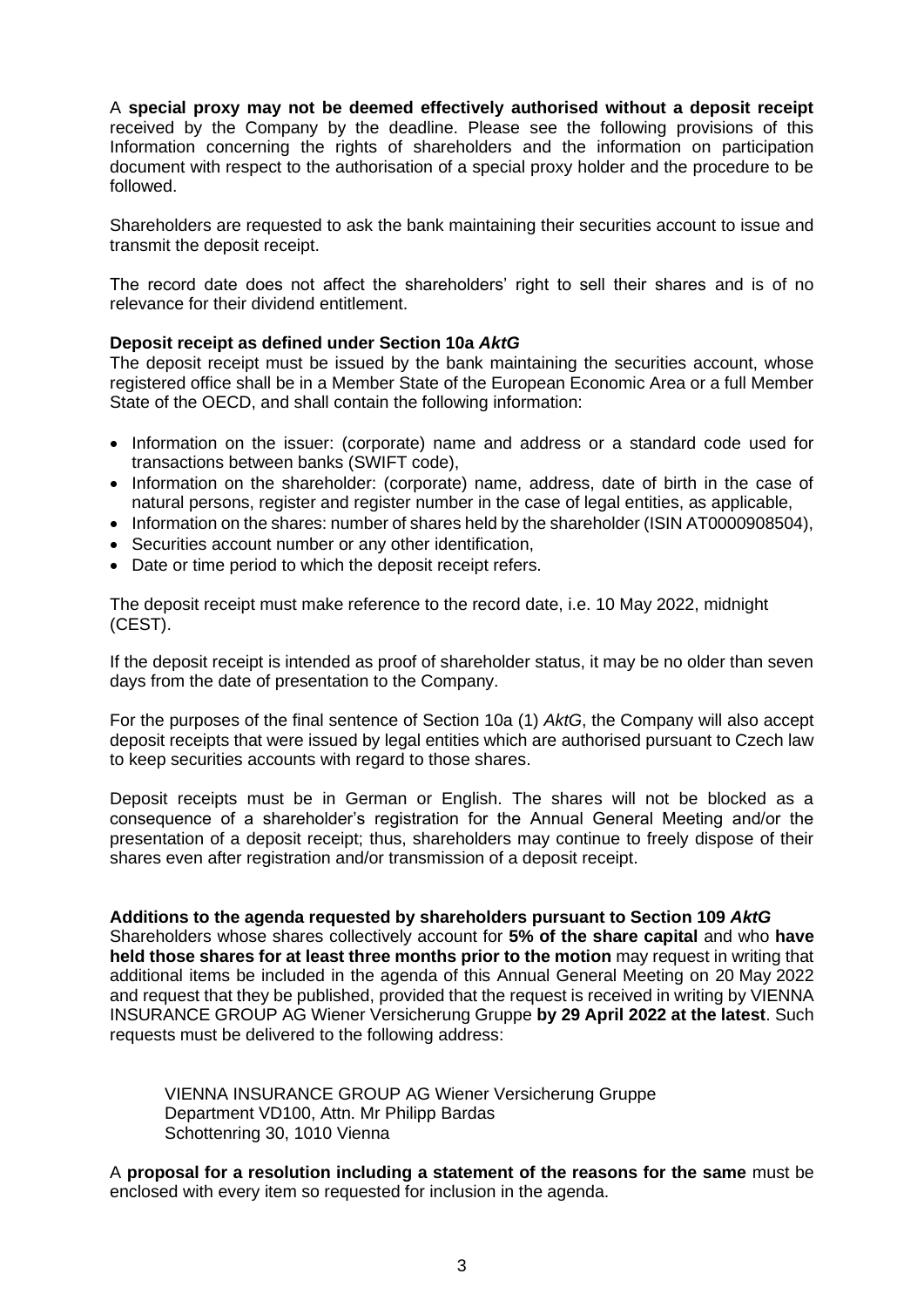Presentation of a **deposit receipt** as defined under Section 10a *AktG* certifying that the requesting shareholders have held their shares for at least three months prior to the motion is deemed sufficient for demonstrating ownership of bearer shares **kept in custody**, and such proof must not be older than seven days from the date of presentation to the Company. Several deposit receipts for shares amounting, only when aggregated, to 5% of the share capital must all show the same date. Reference is made to the information about the right to attend the Annual General Meeting as regards the other deposit receipt requirements.

Pursuant to Section 128 (5) *AktG*, each resolution proposal must be presented in German.

#### **Resolution proposals by shareholders pursuant to Section 110** *AktG*

Shareholders whose shares collectively account for **1% of the share capital** may submit **proposals for resolution including a statement of the reasons for the same** regarding any item of the agenda in text form and may request that such proposals, together with the name of the requesting shareholder, including the statement of the reasons for the same and an opinion from the Managing Board or the Supervisory Board, if any, be made available on the registered Company's website, provided that such request is received by the Company in text form **no later than 11 May 2022:**

| - either by fax to:<br>- by post to: | Gruppe                                                                    | +43(0)1 89 00 500-60 or<br>VIENNA INSURANCE GROUP AG Wiener Versicherung |  |  |  |  |
|--------------------------------------|---------------------------------------------------------------------------|--------------------------------------------------------------------------|--|--|--|--|
|                                      | Department VD100, Attn. Mr Philipp Bardas<br>Schottenring 30, 1010 Vienna |                                                                          |  |  |  |  |

In the case of a proposal for the election of a member of the Supervisory Board, a statement of the proposed candidate pursuant to Section 87 (2) *AktG* is to be submitted in lieu of the statement of the reasons.

Presentation of a **deposit receipt** pursuant to Section 10a *AktG* is deemed sufficient for evidencing ownership of bearer shares **kept in custody** for the purposes of exercising this shareholder right, and such proof must not be older than seven days from the date of presentation to the Company. Several deposit receipts for shares amounting, only when aggregated, to 1% of the share capital must show the same date. Reference is made to the information about the right to attend the Annual General Meeting as regards the other deposit receipt requirements.

A proposal for resolution disclosed pursuant to Section 110 (1) *AktG* may only be voted on pursuant to Section 119 (2) *AktG* if reiterated as a request at the Annual General Meeting. Please note that the right of shareholders to put forward motions at the Annual General Meeting, as explained below in greater detail, may only be exercised by a special proxy holder.

Pursuant to Section 128 (5) *AktG*, each resolution proposal must be presented in German.

A motion for election of a person to the Supervisory Board may be voted on at the Annual General Meeting only if a relevant proposal for resolution of shareholders whose shares amount to 1% of the share capital in the aggregate is received by the Company no later than on 11 May 2022. Reference is made to the relevant explanations with regard to the other requirements for submitting proposals for resolution.

A proposal for the election of a member of the Supervisory Board must be accompanied by the candidate's statement pursuant to Section 87 (2) *AktG,* which includes a description of the candidate's professional qualifications, professional or other comparable positions and any circumstances that could give rise to concerns about impartiality.

Article 10 (2) of the Articles of Association of the VIENNA INSURANCE GROUP AG Wiener Versicherung Gruppe determines that the Supervisory Board consists of three to twelve members. The Supervisory Board must be comprised of at least four women and at least four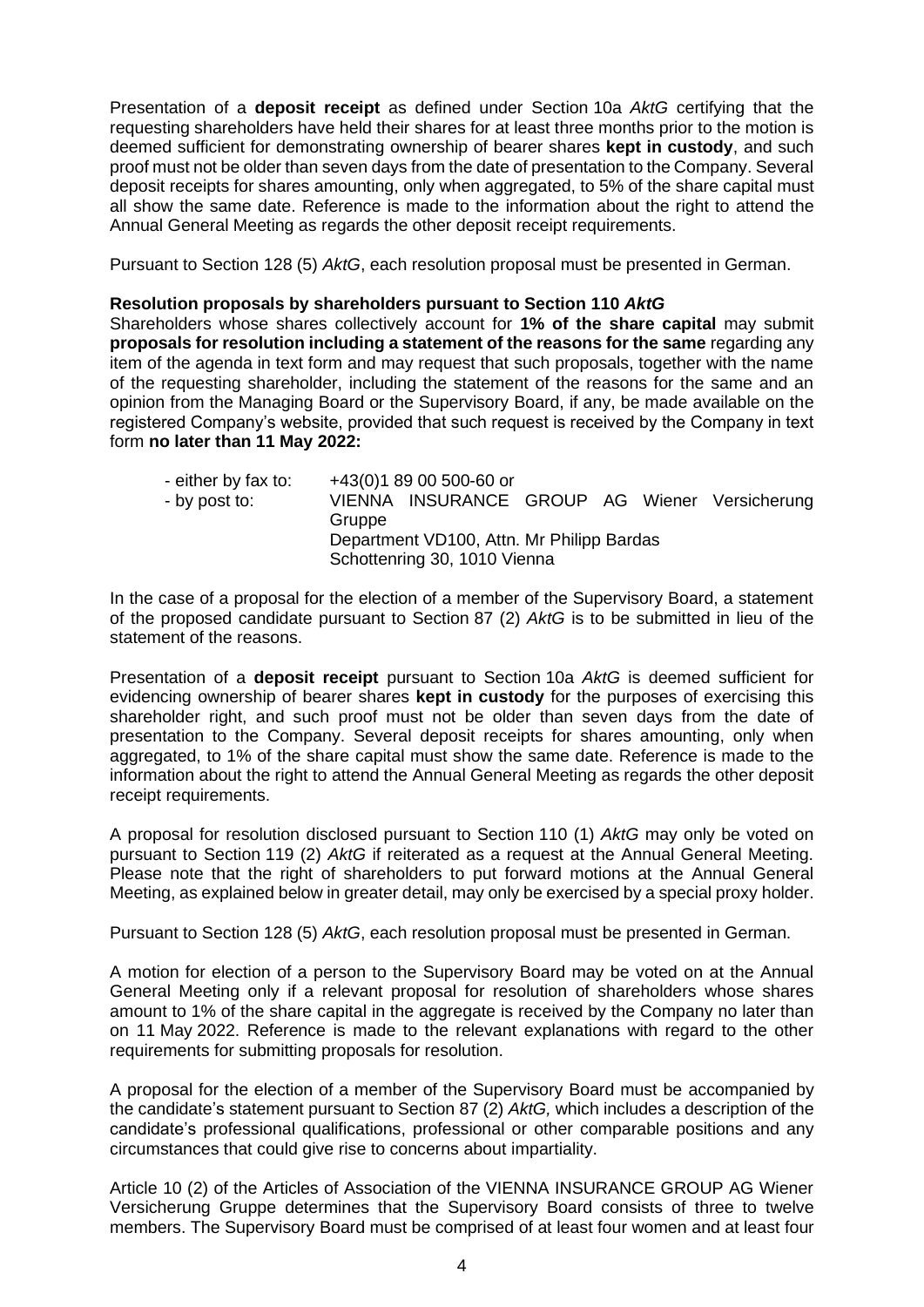men. Currently, the Supervisory Board of VIENNA INSURANCE GROUP AG Wiener Versicherung Gruppe fulfils the minimum requirement pursuant to Section 86 (7) *AktG* and consists of twelve members, of which there are five women and seven men.

Georg RIEDL has resigned his seat on the Supervisory Board as of the end of the Annual General Meeting. The Supervisory Board shall continue to consist of twelve members elected by the Annual General Meeting. Therefore, an additional member must be elected to the Supervisory Board in order to restore the previous number of twelve Supervisory Board members.

## **Information on the right of shareholders to put forward motions at the Annual General Meeting pursuant to Section 119** *AktG*

At the virtual Annual General Meeting shareholders are entitled to put forward **motions** with respect to any item of the agenda which require no prior announcement, through their special proxy holder pursuant to the *COVID-19-GesG* and the *COVID-19-GesV*. The prerequisite for this is proof of entitlement to participate in the meeting and the granting of an appropriate proxy to the special proxy holder pursuant to the convocation.

Shareholder motions requesting the election of a Supervisory Board member require the timely presentation of a proposal for resolution pursuant to Section 110 *AktG*.

The information on participation document, which may be downloaded from the Company's website at [www.vig.com/annual-general-meeting,](http://www.vig.com/annual-general-meeting) contains additional information and describes the methods of exercising the shareholders' right to put forward motions pursuant to Section 119 *AktG*.

## **Information regarding the shareholders' right to be informed pursuant to Section 118** *AktG*

**At the Annual General Meeting** any shareholder shall, **upon request**, **be informed about Company matters** to the extent that this is required for proper assessment of an item of the agenda. Condition for the exercise of the right to information is the proof of the right to attend this Annual General Meeting and the granting of a proxy to a special proxy holder (as set out in detail below and in the information on participation document). This obligation to provide information also covers the Company's legal and business relations with affiliated enterprises. Such information may be denied if, according to reasonable business judgement, disclosure of the same may cause a material disadvantage to the Company or an affiliated enterprise or may be punishable by law.

It is expressly noted that, **during the virtual Annual General Meeting**, the **right to information** under Section 118 *AktG* can only be exercised by the shareholders themselves by e-mailing questions directly to the Company to the following e-mail address: **[fragen.vig@hauptversammlung.at](mailto:fragen.vig@hauptversammlung.at)**. When sending this e-mail, please use the e-mail address which you have specified on the form for granting special proxy.

Please note that **the Chairman will establish reasonable time limits** in this regard during the Annual General Meeting.

Shareholders are requested to e-mail all questions in text form in advance to [fragen.vig@hauptversammlung.at.](mailto:fragen.vig@hauptversammlung.at) We would appreciate if such questions would be received by the Company no later than on the second business day before the Annual General Meeting, i.e. by 18 May 2022 to ensure optimal preparation. This will enable the Company to prepare as thoroughly as possible and to respond to your questions expeditiously at the Annual General Meeting.

Please use the **question form** which is available on the Company's website at **[www.vig.com/annual-general-meeting](http://www.vig.com/annual-general-meeting)**.